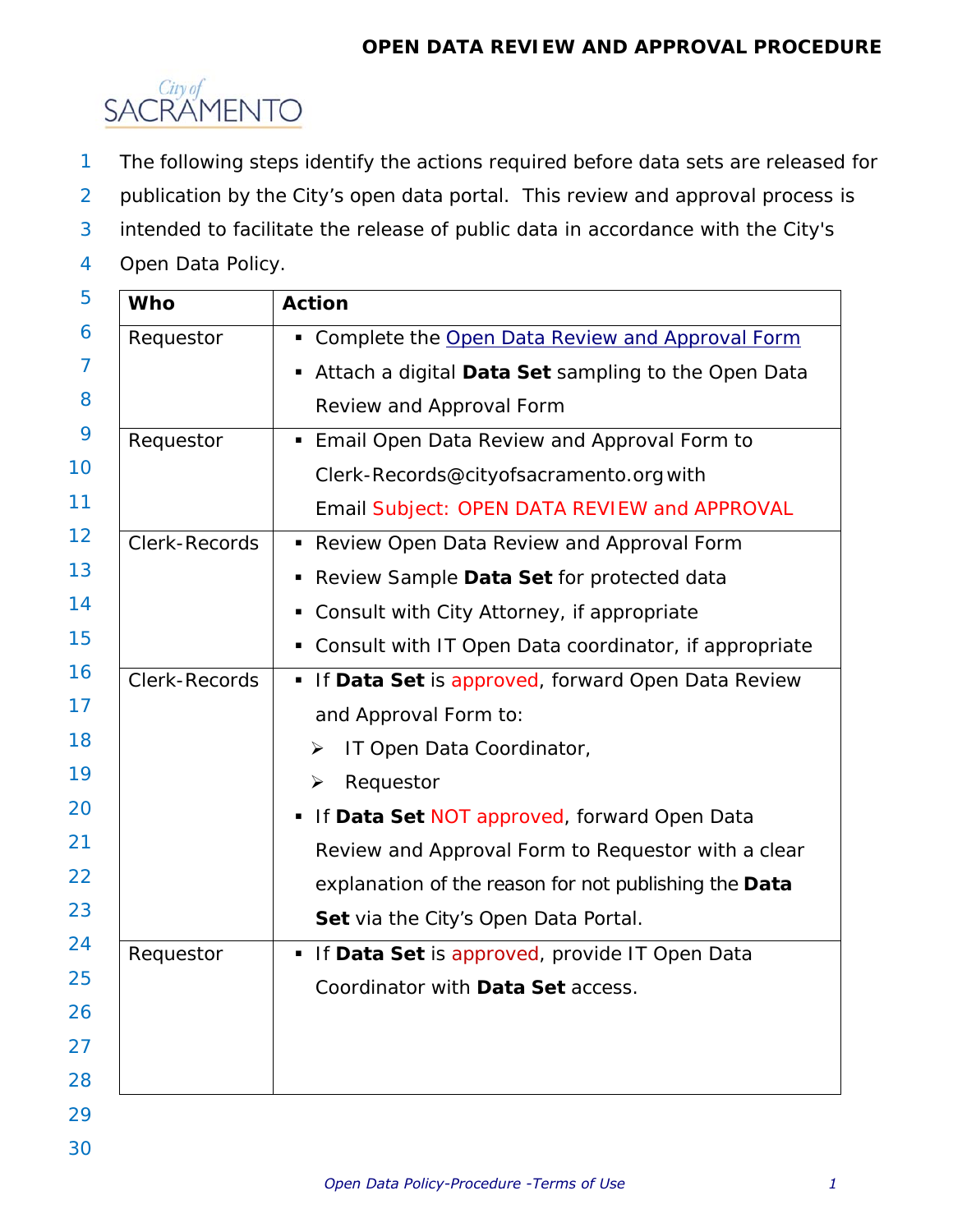# **OPEN DATA TERMS OF USE**





#### 1 **Introduction**

2 3 4 5 6 7 8 9 The City of Sacramento, California (the "City") will make a variety of publicly available data sets (the "Data"), which are provided for informational purposes only and made available for download through the City of Sacramento, California website (data.cityofsacramento.org). The City grants any interested user (the "User") access to and use of the Data subject to the City's Open Data Terms of Use (the "Terms") and applicable laws. The Terms, constituting a binding agreement between the City and the User, govern and control the User's right to access and use the Data, including any Derivative Work.

10

#### 11 **Acceptance**

- 12 13 14 15 The User must accept and agree to the Terms in order to access and use the Data. The User accepts and agrees to the Terms by machine-consuming, or downloading and using the Data, which signifies the User's express or implicit acceptance of the Terms at that point in time.
- 16 17 18 19 20 The User represents that he/she has the legal capacity and authority to accept the Terms. If the User accepts the Terms on behalf of a third party (for example, another individual, an employer, or entity), the User represents and warrants that he/she has the legal capacity and due authority to act on behalf of the third party and obligate the third party and himself/herself to comply with
- 21 the Terms.

22 23 24 25 26 The User acknowledges and agrees that there may be additional terms and conditions that are embedded or otherwise stated in any file, containing the Data, or on the page from which the Data is accessed, which the User accesses and uses; those terms and conditions will be considered a part of the Terms, as they are deemed incorporated in the Terms.

- 27
- 28
- 29
- 30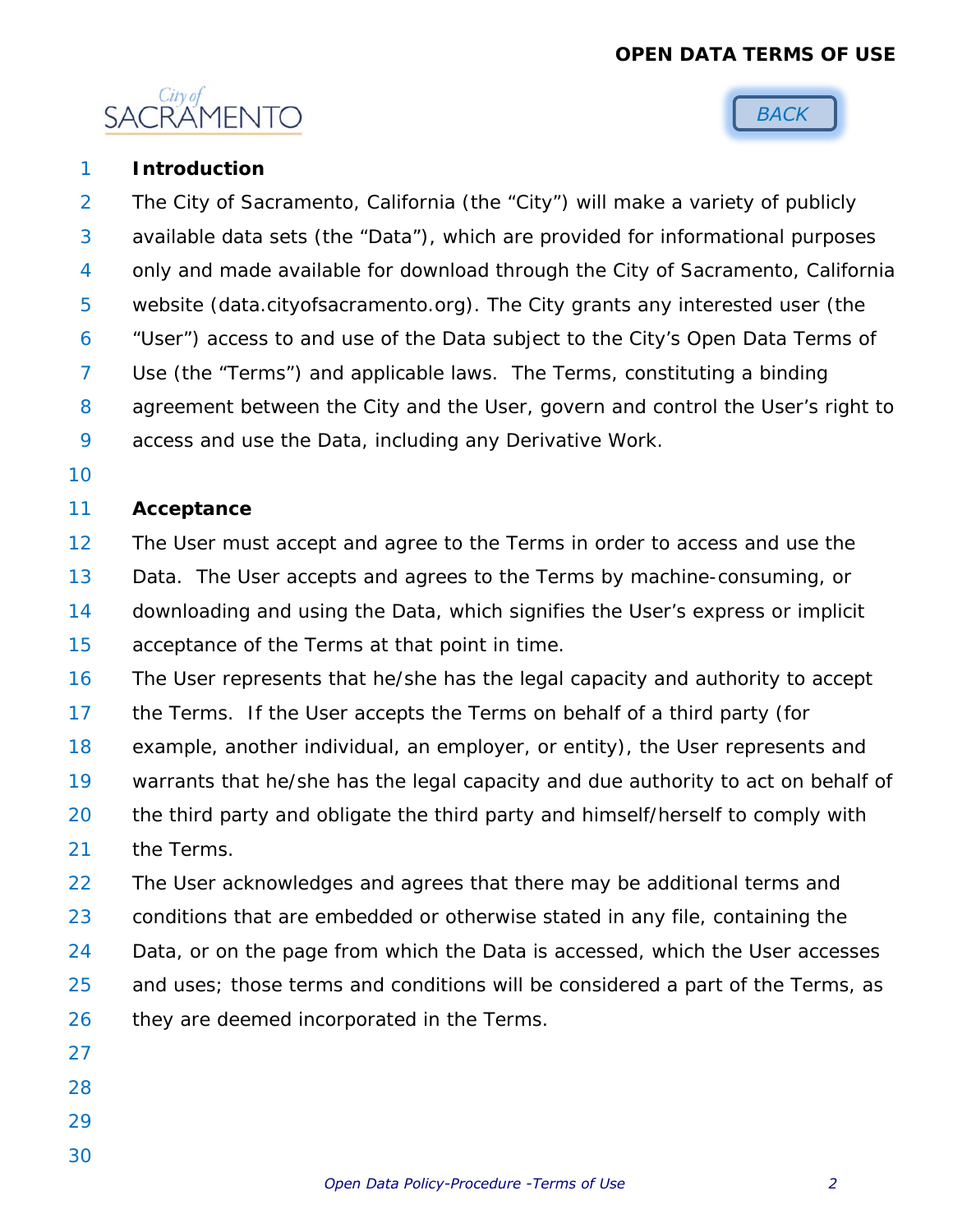

| 1              | <b>Definitions</b>                                                                     |
|----------------|----------------------------------------------------------------------------------------|
| $\overline{2}$ | <b>Data</b> means final versions of statistical or factual information that<br>٠       |
|                |                                                                                        |
| 3              | is in alphanumeric form reflected in a list, table, graph, chart or other non-         |
| 4              | narrative form, that can be digitally transmitted or processed; and                    |
| 5              | is regularly created or maintained by or on behalf of the City and is                  |
| 6              | controlled by the City; and                                                            |
| 7              | records a measurement, transaction or determination related to the<br>$\bullet$        |
| 8              | mission of the City.                                                                   |
| 9              | The term "data" shall not include image files, such as designs, drawings,<br>$\bullet$ |
| 10             | photos or scanned copies of original documents; provided, however, that                |
| 11             | the term "data" shall include statistical or factual information about image           |
| 12             | files and geographic information system (GIS) data.                                    |
| 13             |                                                                                        |
| 14             | <b>Derivative Work</b> refers to any work that is based in any manner or to any<br>п   |
| 15             | extent upon the Data, including, without limitation, any work that uses the            |
| 16             | Data in a modified form.                                                               |
| 17             |                                                                                        |
| 18             | User means the individual who accesses and/or uses the Data, including the<br>п        |
| 19             | Derivative Work from the City's Open Data Portal at                                    |
| 20             | www.data.CityofSacramento.org.                                                         |
| 21             |                                                                                        |
| 22             | <b>Reservation of Rights</b>                                                           |
| 23             | The City reserves the right to discontinue availability of content on this website     |
| 24             | at any time and for any reason. The City reserves the right to claim or seek to        |
| 25             | protect any patent, copyright, trademark, or other intellectual property rights in     |
| 26             | any of the information, images, software, or processes displayed or used at this       |
| 27             | website.                                                                               |
| 28             |                                                                                        |
| 29             |                                                                                        |
| 30             |                                                                                        |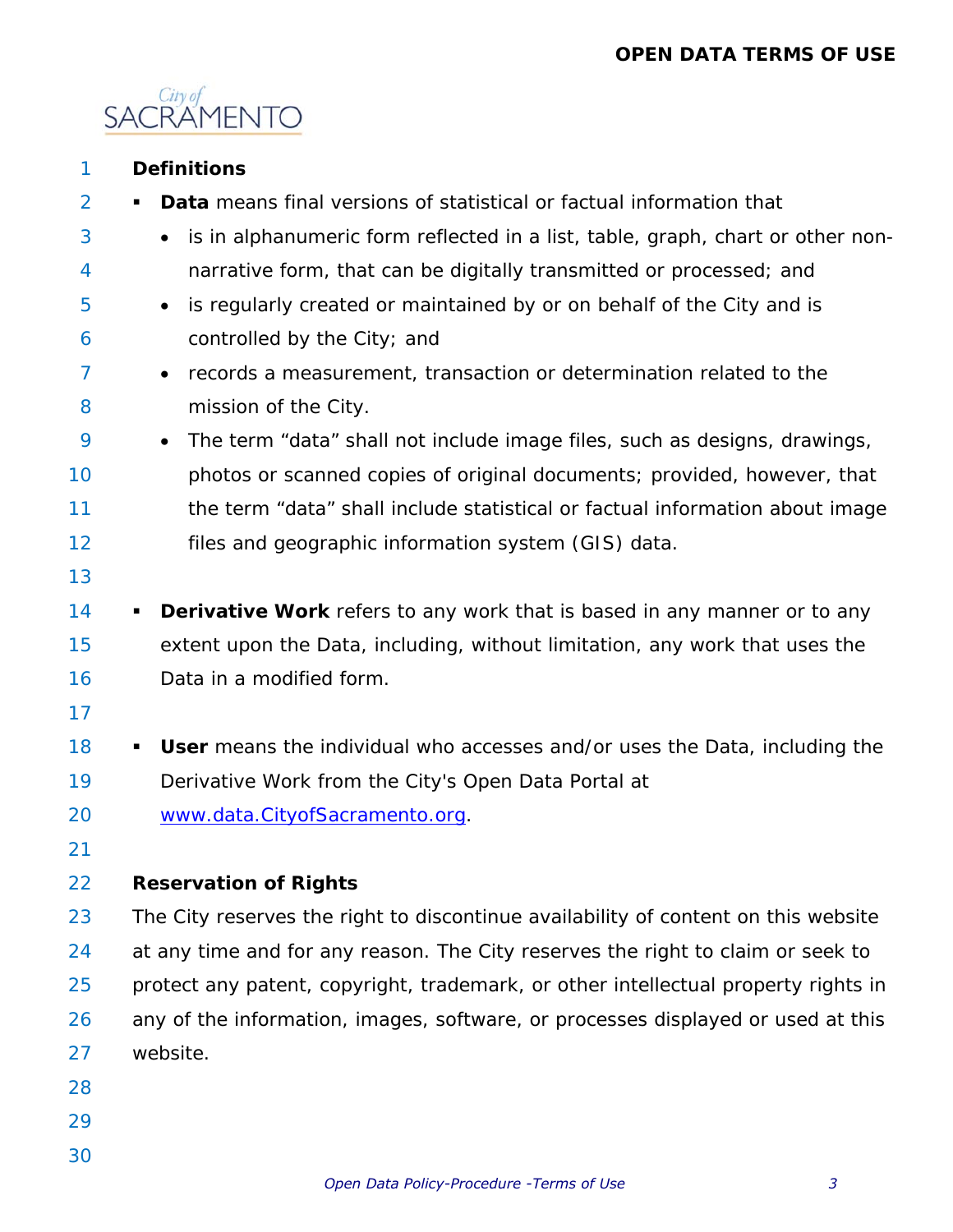

 If the City claims or seeks to protect any patent, copyright, or other intellectual property right(s) in the Data, including the Derivative Work, the City's website will indicate on the webpage on or from which such Data or Derivative Work are accessed. The Terms do not grant to the User any right, title or interest in or to any patent, copyright, or intellectual property right(s) that the City and/or any third party may have in the Data, including the Derivative Work.

- 
- 
- 
- 
- 
- 
- 
- 
- 
- 
- 
- 
- 
- 
- 
- 
- 
- 
- 
- 
- 
- 
- 
- 
- 
-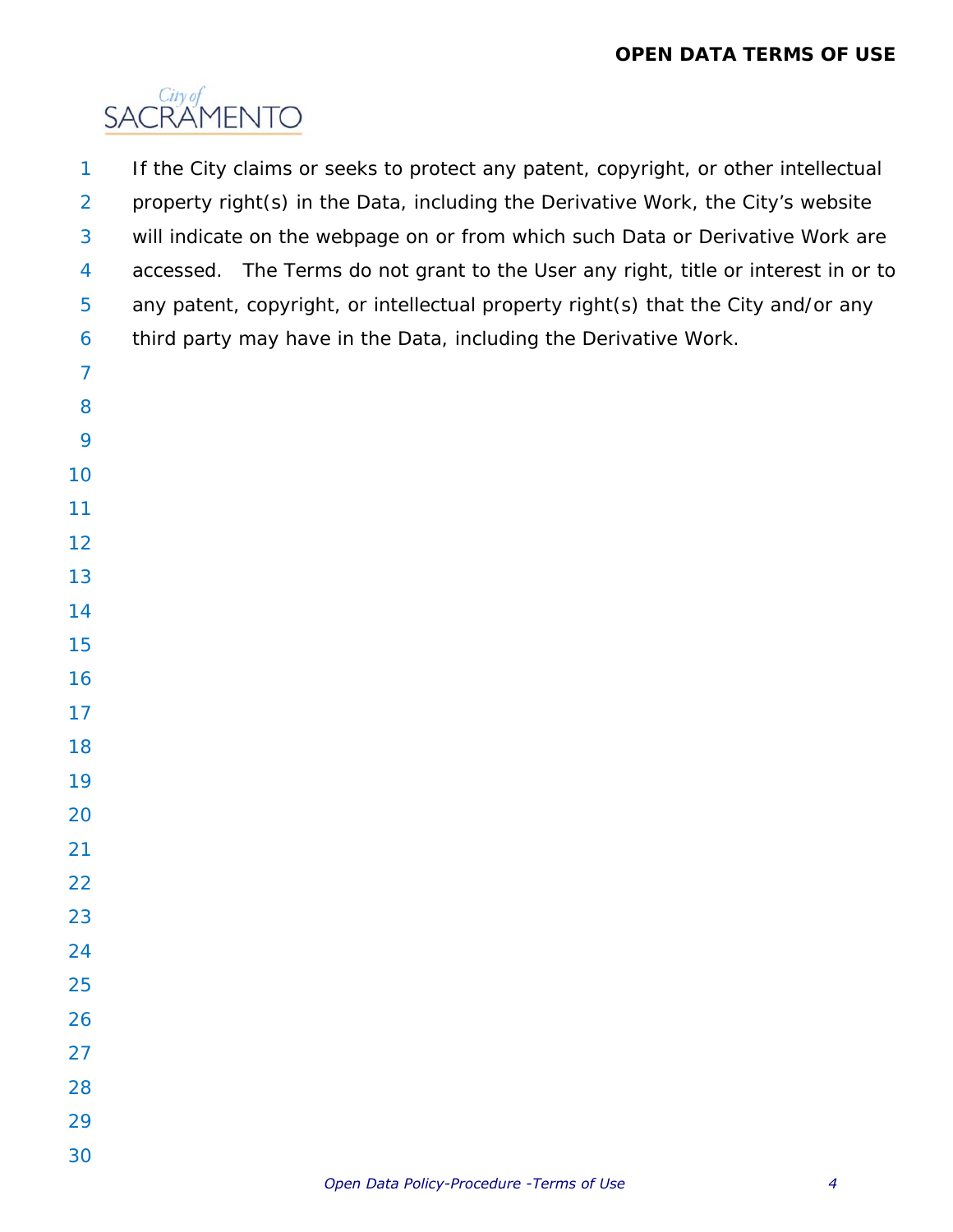

#### 1 **Warranty Disclaimer**

2 The Data, including the Derivative Work, may contain statistical or factual

- 3 information that the City and/or any third party has/have compiled and
- 4 processed.
- 5 The User acknowledges, understands and agrees that the information in the
- 6 Data, including the Derivative Work, may be incomplete and/or inaccurate and
- 7 thus may not be relied upon by the User without the User's independent
- 8 9 verification. The User uses the Data, including the Derivative Work, at his/her own risk.
- 10 The City makes no warranty, representation or guaranty as to the content,
- 11 accuracy, timeliness, or completeness of any of the data provided at this
- 12 website. The City disclaims any responsibility for any defect, deficiency,
- 13 inaccuracy or incompleteness in or of the Data, including the Derivative Work.
- 14 The Data, including the Derivative Work, are made available on an "as is" and
- 15 "as available" basis without any express or implied warranty, including, without
- 16 limitation, the implied warranties of merchantability, fitness for a particular
- 17 purpose, and non-infringement.
- 18

## 19 **Limitation of Liability**

20 21 22 23 The City shall not be liable for: 1) any errors, omissions, or inaccuracies in the Data or Derivative Work provided at this website regardless how caused; and 2) any decision made or action taken or not taken by anyone using or relying upon Data or Derivative Work provided at this website.

- 24 The City, its officials, officers, and employees will not be liable for any direct,
- 25 indirect, incidental, consequential or special damages (including, without
- 26 limitation, loss of use, time or data, inconvenience, commercial loss, lost profits
- 27 or savings, or the cost of computer equipment and software), arising out of or
- 28 related to the City's Data Portal, Data or Derivative Work, to the full extent that
- 29 liability may be disclaimed by law.
- 30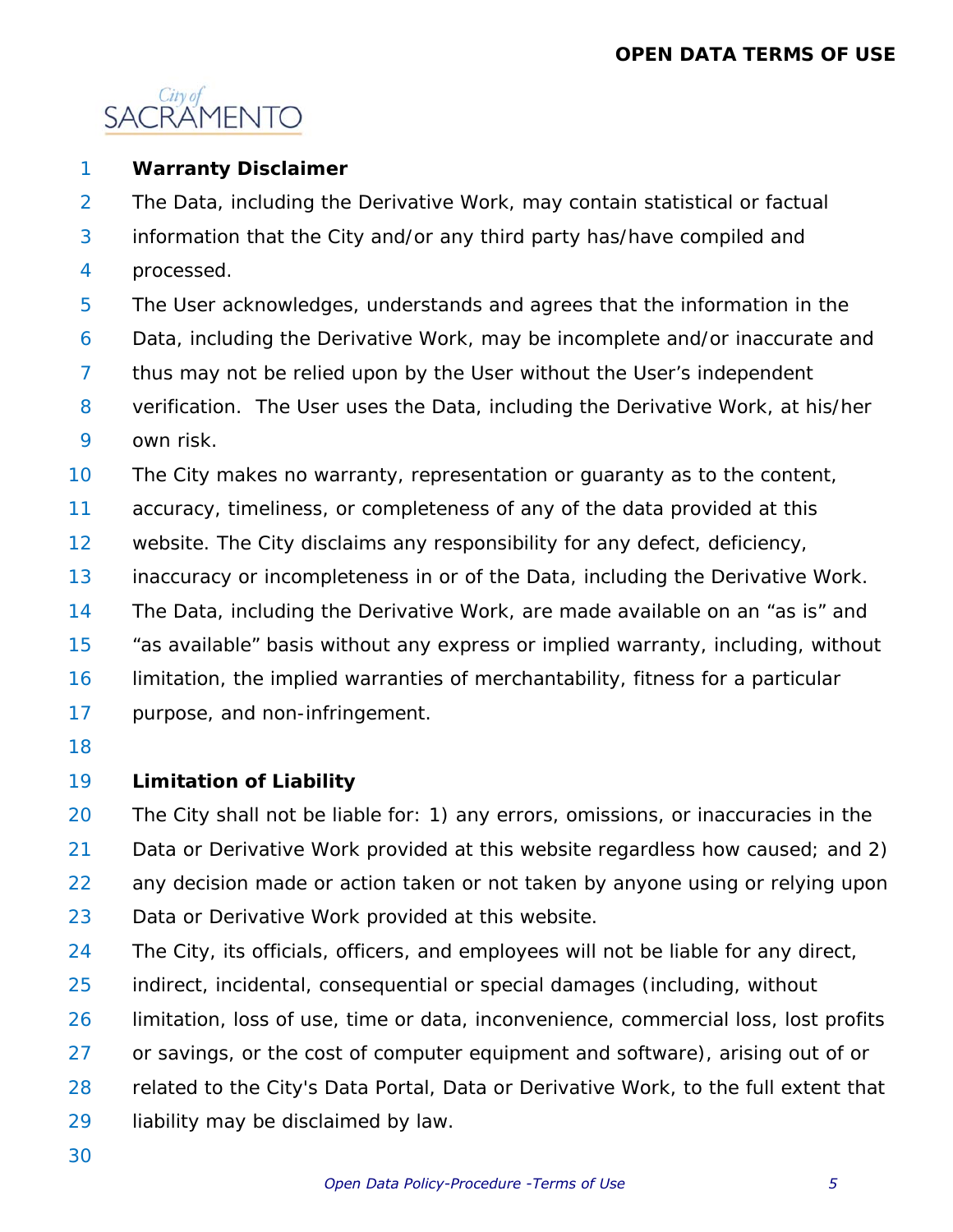# **OPEN DATA TERMS OF USE**



- This limitation of City liability applies to a third party claim against the User. 1
- 2 3 The City is not liable for any damage to any computer that might occur during or as a result of accessing this website or the Data or Derivative Work therein.
- 4

## 5 **Indemnity**

6 7 8 9 10 11 12 13 14 15 To the full extent permitted by law, the User will indemnify, defend at his/her sole cost and expense, and hold harmless the City, its officials, officers, and employees from and against any claim, injury, liability, loss or damage of any kind, nature and description (including, without limitation, incidental and consequential damages, court cost, attorney's fees and costs of investigation), that may arise, directly or indirectly, in whole or in part, from the User's download of and use of the Data, including the Derivative Work. The User's obligation to indemnify, defend and hold harmless the City arises, even if the claim may be groundless, false or fraudulent; the obligation will arise at the time the City tenders the claim to the User and continues at all times thereafter.

16

## 17 **Miscellaneous Provisions**

18 19 The Terms represent the entire understanding and agreement regarding the User's access and use of the Data, including the Derivative Work.

- 20 21 The Terms are governed by and interpreted by the laws of the State of California without regard to any of its conflict of law's provisions.
- 22 23 24 25 26 27 Any dispute regarding the Terms will be resolved and settled by informal mediation or, if mediation should fail, by litigation. Any action at law or in equity will be commenced in a federal or state court located in the County of Sacramento, California; the User and the City consent to the venue and jurisdiction of such courts when the User expressly or impliedly accepts the Terms.
- 28
- 29
- 30